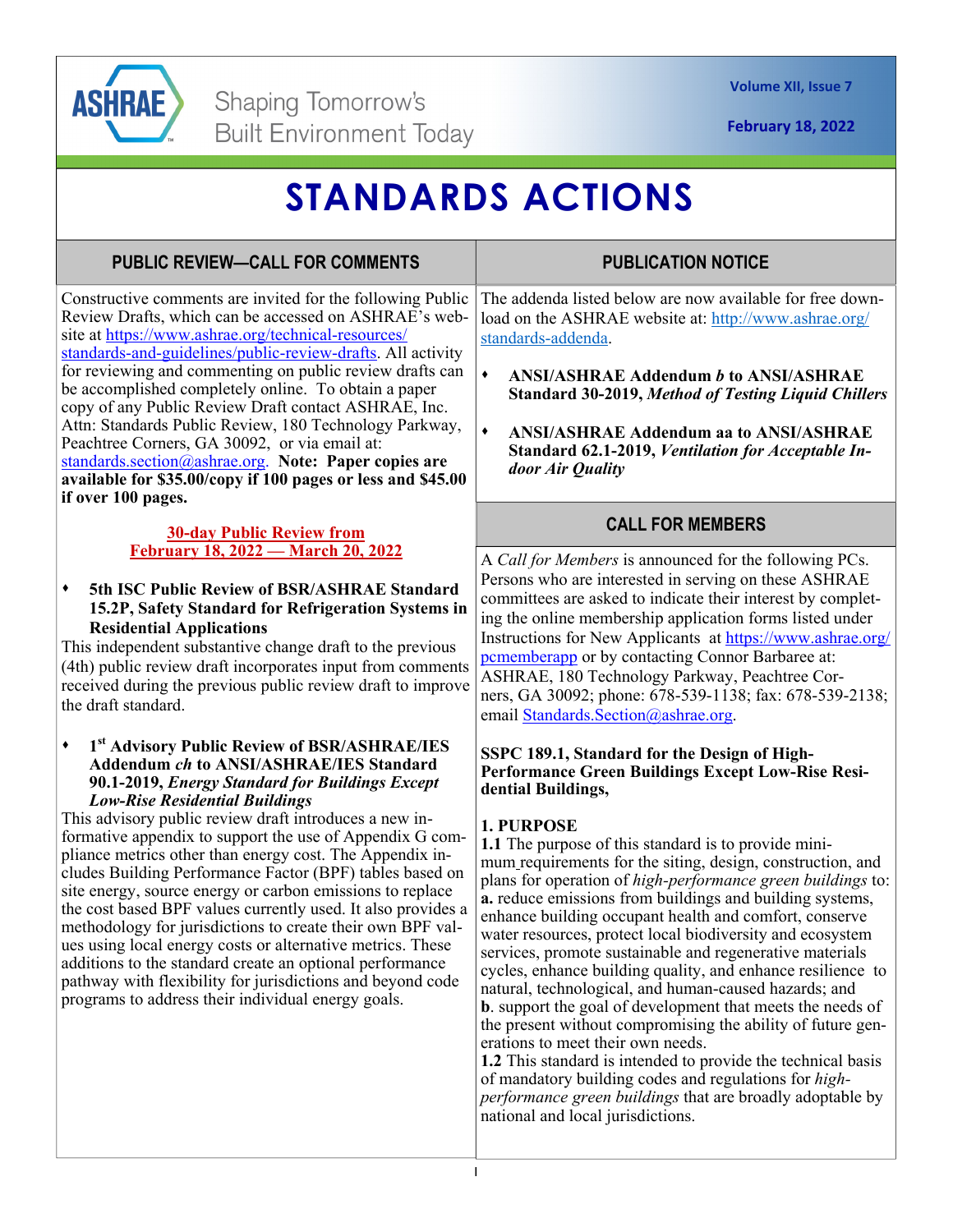

**February 18, 2022** 

# **STANDARDS ACTIONS**

# **CALL FOR MEMBERS INTERIM MEETINGS**

### **2. SCOPE**

**2.1** This standard contains requirements that

- **a.** apply to the following *building projects*:
- 1. New buildings and their systems.
- 2. New portions of buildings and their systems.
- 3. New systems and equipment in existing buildings. 4. Relocated existing buildings and temporary structures where specified in this standard.
- **b.** address *site* sustainability, water use efficiency, energy efficiency, indoor environmental quality (IEQ), materials, and resources; and, construction and plans for operation.

**2.2** The provisions of this standard do not apply to: **a**. single family houses, multifamily structures of three stories or fewer above grade, manufactured houses (mobile) and manufactured houses (modular),

**b**. *building projects* that use none of the following: electricity, fossil fuel, or water.

**2.3** The requirements in this standard shall not be used to circumvent any applicable safety, health, or environmental requirements.

*Note: SSPC 189.1 is seeking new members from the following categories: code officials, MEP designers, building contractors, landscape architects, and botanists and/or ecologists.* 

### **Standards Reaffirmation Subcommittee (SRS)**

SRS acts as the consensus body for reaffirmation and withdrawal of ASHRAE standards and guidelines. Under limited circumstances SRS acts as the consensus body for revision of standards and guidelines. As a standing project committee, SRS has a continuing assignment to maintain the currency of existing standards and guidelines.

A complete listing of project committee interim meetings is provided on ASHRAE's website at: https:// www.ashrae.org/technical-resources/standards-andguidelines/project-committee-interim-meetings

- **SPC 37-2009R,** *Methods of Testing for Rating Electrically Driven Unitary Air-Conditioning and Heat Pump Equipment***,** will hold a web meeting on March 3, 2022 from 10:00 am to 12:00 pm (Eastern). For additional information contact Christopher Stone, Chair of SPC 37 (cstone@ahrinet.org).
- **GPC 44P,** *Protecting Building Occupants from Smoke During Wildfire and Prescribed Burn Events,* will hold a web meeting on February 23, 2022 from 3:00 pm to 5:00 pm (Eastern).For additional information contact Steven Emmerich, Chair of GPC 44 (steven.emmerich@nist.gov).
- **SPC 129-1997R, Measuring Air-Change Effectiveness,** will hold a web meeting on March 18, 2022 from 1:00 pm to 3:00 pm (Eastern). For additional information contact David John, Chair of SPC 129 (david\_john2@hotmail.com).
- **SPC 150-2019R,** *Method of Testing the Performance of Cool Storage Systems,* will hold conference calls at 5:00 pm (Eastern) on the follow dates:
	- $\Rightarrow$  March 14, 2022
	- $\Rightarrow$  April 18, 2022
	- $\Rightarrow$  May 16, 2022
	- $\Rightarrow$  July 18, 2022
	- $\Rightarrow$  September 19, 2022
	- $\Rightarrow$  October 17, 2022
	- $\Rightarrow$  November 21, 2022

For additional information contact Charles Dorgan, Chair of SPC 150 (cedorgan@wisc.edu).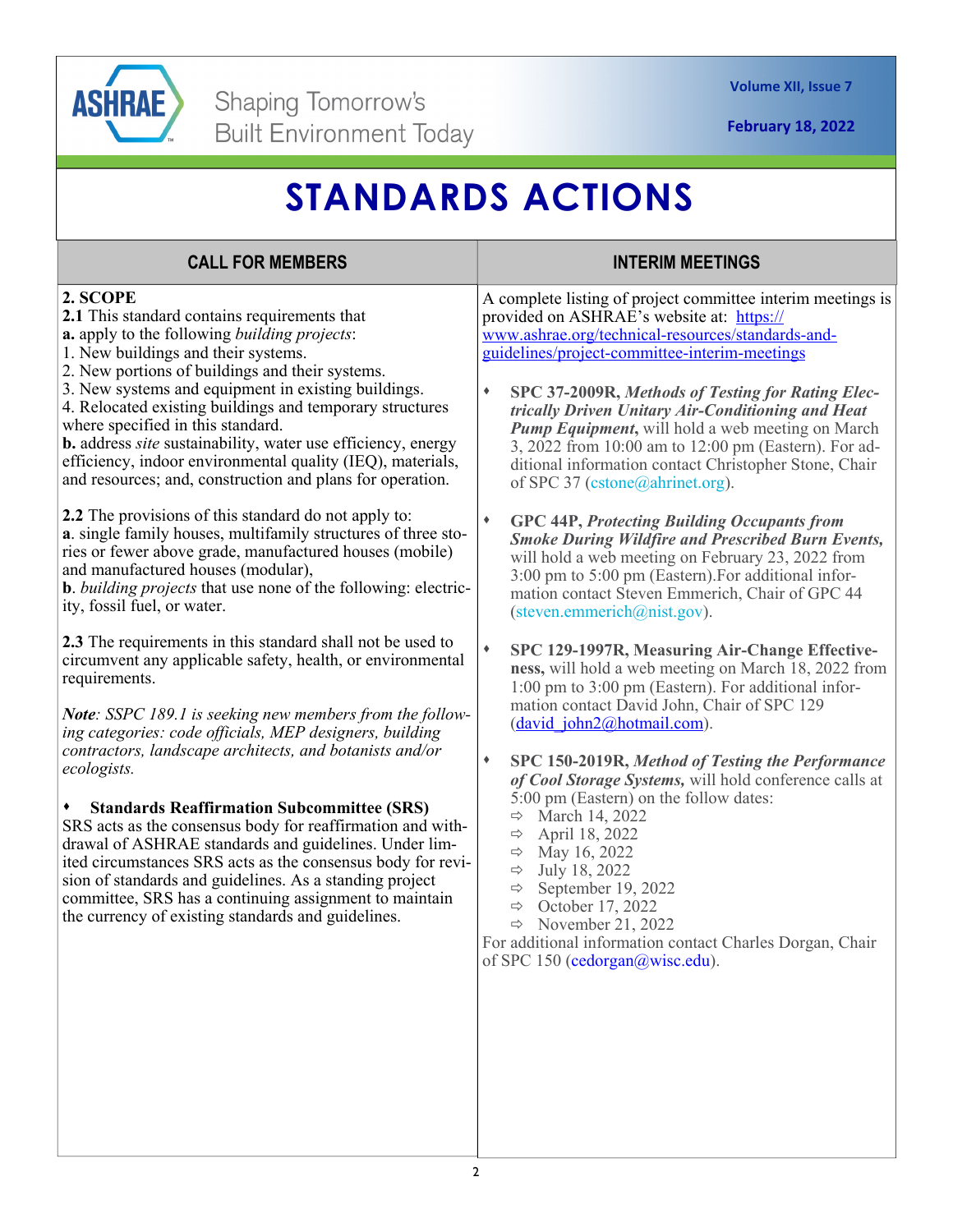

# **STANDARDS ACTIONS**

| <b>INTERIM MEETINGS</b>                                                                                                                                                                                                                                                                                                                                                                                                                                                                                                                                                                                                                                                                                                                                                                                                                                                                                                                                                                                                                                                                                                                 | <b>CALL FOR MEMBERS</b>                                                                                                                                                                                                                                                                                                                                                                                                                                                                                                                                                                                                                                                                                                                                                                                                                                                                                                                                                                                                                                                                                                                                                                                                         |
|-----------------------------------------------------------------------------------------------------------------------------------------------------------------------------------------------------------------------------------------------------------------------------------------------------------------------------------------------------------------------------------------------------------------------------------------------------------------------------------------------------------------------------------------------------------------------------------------------------------------------------------------------------------------------------------------------------------------------------------------------------------------------------------------------------------------------------------------------------------------------------------------------------------------------------------------------------------------------------------------------------------------------------------------------------------------------------------------------------------------------------------------|---------------------------------------------------------------------------------------------------------------------------------------------------------------------------------------------------------------------------------------------------------------------------------------------------------------------------------------------------------------------------------------------------------------------------------------------------------------------------------------------------------------------------------------------------------------------------------------------------------------------------------------------------------------------------------------------------------------------------------------------------------------------------------------------------------------------------------------------------------------------------------------------------------------------------------------------------------------------------------------------------------------------------------------------------------------------------------------------------------------------------------------------------------------------------------------------------------------------------------|
| ٠<br>SSPC 170, Ventilation of Health Care Facilities, will<br>hold webinars from 3:00 pm to 5:00 pm (Eastern) on<br>the following dates:<br>$\Rightarrow$ March 3, 2022<br>April 7, 2022<br>$\Rightarrow$<br>$\Rightarrow$ May 12, 2022<br>For additional information contact Michael Sheerin, Chair<br>of SSPC 170 (michael.sheerin@tlc-eng.com).<br>٠<br>SPC 198-2013R, Method of Test for Rating DX-<br><b>Dedicated Outdoor Air Systems for Moisture Remov-</b><br>al Capacity and Moisture Removal Efficiency, will<br>hold a web meeting on March 18, 2022 from 11:00 am<br>to 12:00 pm (Eastern). For additional information con-<br>tact Craig Burg, Chair of SPC 198 (craig@desert-<br>aire.com).<br>٠<br>SPC 228P, Standard Method of Evaluating Zero En-<br>ergy Building Performance, will hold conference calls<br>Wednesdays from 2:00 pm to 5:00 pm (Eastern) on the<br>following dates:<br>- March 16, 2022<br>- March 30, 2022<br>- April 13, 2022<br>- May 11, 2022<br>- June 8, 2022<br>- July 13, 2022<br>For additional information, please contact Keith Emer-<br>son, Chair of SPC 228 (kemerson2002@yahoo.com). | A Call for Members is announced for the following PCs.<br>Persons who are interested in serving on these ASHRAE<br>committees are asked to indicate their interest by complet-<br>ing the online membership application forms listed under<br>Instructions for New Applicants at https://www.ashrae.org/<br>pememberapp or by contacting Connor Barbaree at:<br>ASHRAE, 180 Technology Parkway, Peachtree Cor-<br>ners, GA 30092; phone: 678-539-1138; fax: 678-539-2138;<br>email Standards. Section@ashrae.org.<br>$\blacklozenge$<br><b>SSPC 34, Designation and Safety Classification of</b><br><b>Refrigerants</b><br><b>PURPOSE:</b><br>This standard is intended to establish a simple means of<br>referring to common refrigerants instead of using the chem-<br>ical name, formula, or trade name. It establishes a uniform<br>system for assigning reference numbers, safety classifica-<br>tions, and refrigerant concentration limits to refrigerants.<br>The standard also identifies requirements to apply for desig-<br>nations and safety classifications for refrigerants and to de-<br>termine refrigerant concentration limits.<br><b>SCOPE:</b><br>This standard provides an unambiguous system for number- |
| <b>ERRATA</b>                                                                                                                                                                                                                                                                                                                                                                                                                                                                                                                                                                                                                                                                                                                                                                                                                                                                                                                                                                                                                                                                                                                           | ing refrigerants and assigning composition designating pre-<br>fixes for refrigerants. Safety classifications based on toxici-<br>ty and flammability data are included along with refrigerant                                                                                                                                                                                                                                                                                                                                                                                                                                                                                                                                                                                                                                                                                                                                                                                                                                                                                                                                                                                                                                  |
| New errata sheets for the following standards are now<br>available on the ASHRAE website at http://<br>www.ashrae.org/standards-errata.                                                                                                                                                                                                                                                                                                                                                                                                                                                                                                                                                                                                                                                                                                                                                                                                                                                                                                                                                                                                 | concentration limits for the refrigerants. This standard does<br>not imply endorsement or concurrence that individual re-<br>frigerant blends are suitable for any particular application.                                                                                                                                                                                                                                                                                                                                                                                                                                                                                                                                                                                                                                                                                                                                                                                                                                                                                                                                                                                                                                      |
| <b>ANSI/ASHRAE Standard 34-2019, Addendum n.</b><br><b>Designation and Safety Classification of Refriger-</b><br><i>ants</i> , dated February 16, 2022.<br><b>ANSI/ASHRAE Standard 41.1-2020, Standard</b><br>٠<br><b>Methods for Temperature Measurement, dated Feb-</b><br>ruary 16, 2022<br><b>ANSI/ASHRAE Standard 41.10-2020, Standard</b><br>٠<br><b>Method for Refrigerant Mass Flow Measurement</b><br>Using Flowmeters, dated February 16, 2022. This<br>replaces the version dated February 21.2021.                                                                                                                                                                                                                                                                                                                                                                                                                                                                                                                                                                                                                          | Note: Applications are being specifically sought for the fol-<br>lowing interest categories:<br>User/Components: an individual who represents a compa-<br>ny that manufactures or sells components that are used in<br>air conditioning and refrigeration systems that use refriger-<br>ants.<br>User/Systems: an individual who represents a company<br>that manufactures, assembles or sells air conditioning and<br>refrigeration systems that make use of refrigerants.                                                                                                                                                                                                                                                                                                                                                                                                                                                                                                                                                                                                                                                                                                                                                     |